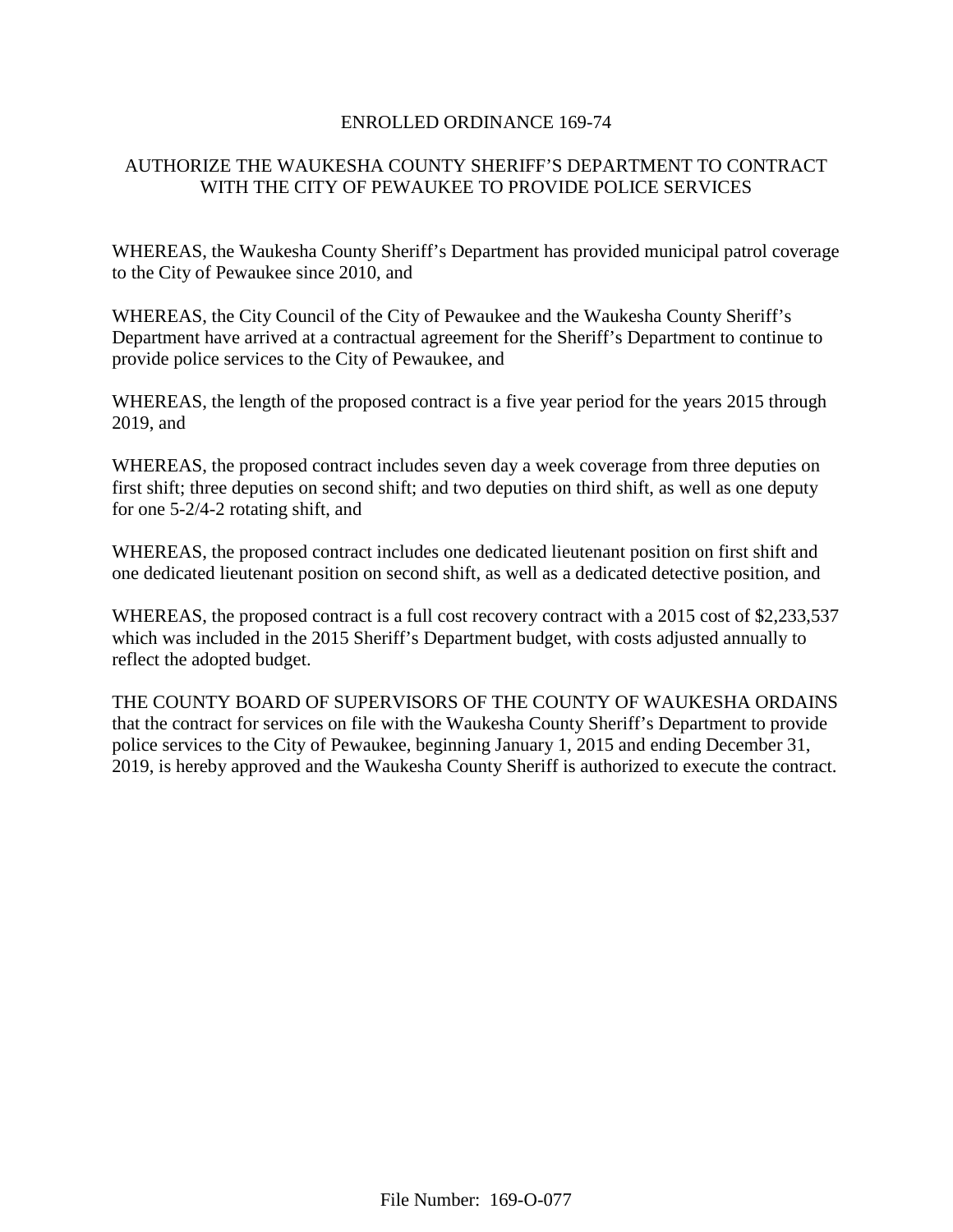#### FISCAL NOTE

# AUTHORIZE THE WAUKESHA COUNTY SHERIFF'S DEPARTMENT TO CONTRACT WITH THE CITY OF PEWAUKEE TO PROVIDE POLICE SERVICES

This ordinance authorizes the Waukesha County Sheriff's Department to continue to provide police services to the City of Pewaukee. The Sheriff's Department has provided municipal patrol coverage to the City since 2010, and plans to continue to do so by entering into another contract agreement beginning in 2015. The contract will require the County to provide patrol coverage and necessary equipment for eight patrol shifts seven days per week (about 1.67 fulltime equivalents per shift (FTE's), factoring in training, vacations, etc. or a total of 13.36 FTE deputy positions), one patrol shift five days per week (about 1.19 FTEs), one detective (1.00 FTE) and two dedicated lieutenants (2.38 FTE). In addition, the contract allows for separate charges for all overtime costs incurred from policing functions including overtime related to court appearances in connection with the prosecution of municipal ordinance violations.

The City of Pewaukee will pay the County for the patrol service in monthly installments based on the annual budgeted costs of supplying contract police services (with actual overtime charges reimbursed quarterly). Proportional charges for indirect costs are also included in the contract amount. Therefore, there is not tax levy impact. Charges will be adjusted annually to reflect the adopted budget. The contract term will be from January 1, 2015 through December 31, 2019. Based on the Sheriff's Department's full cost recovery contract methodology, the City of Pewaukee will be expected to pay an estimated \$2,233,537 in fiscal year 2015.

The 2015 Sheriff Department Budget, as presented to the County Board by the County Executive adjusts revenues and appropriates expenditures accordingly, resulting in no tax levy associated with the execution of the contract. The Budget also includes all positions necessary for the continuation of the contract.

Lamonce M. Dull

Lawrence M. Dahl Accounting Services Manager 12/11/2014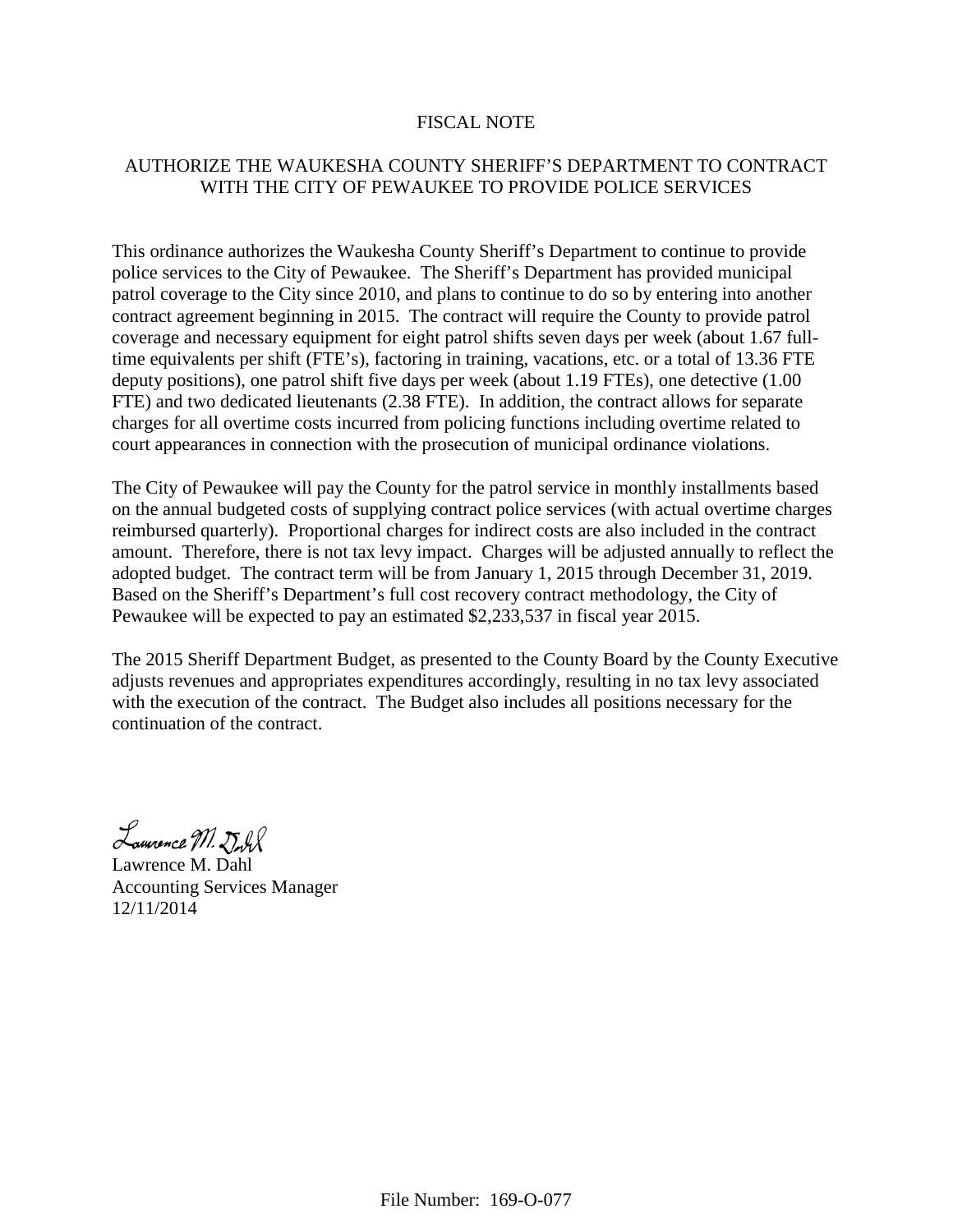## AUTHORIZE THE WAUKESHA COUNTY SHERIFF'S DEPARTMENT TO CONTRACT WITH THE CITY OF PEWAUKEE TO PROVIDE POLICE SERVICES

Approved By: Approved By: Judiciary & Law Enforcement Committee **Finance Committee** ノロい Vames A. Heinrich, Chair Peter M. Wolff, Chair Eric Highum **Jim**/Batzko Janel Brandtjen **Richard Morris** Michael A. Crowley Larry Nelson Kathleen M. Cummings uane E. Paulson obert L. Kolb **Steve Whittow** Carl Pettis William J. Zaborowski

The foregoing legislation adopted by the County Board of Supervisors of Waukesha County, Wisconsin, was presented to the County Executive on:

Date: Kathleen Novack, County Clerk

The foregoing legislation adopted by the County Board of Supervisors of Waukesha County, Wisconsin is hereby:

 $12 - 2 - 14$ 

Date:

Daniel P. Vrakas, County Executive

169-O-077